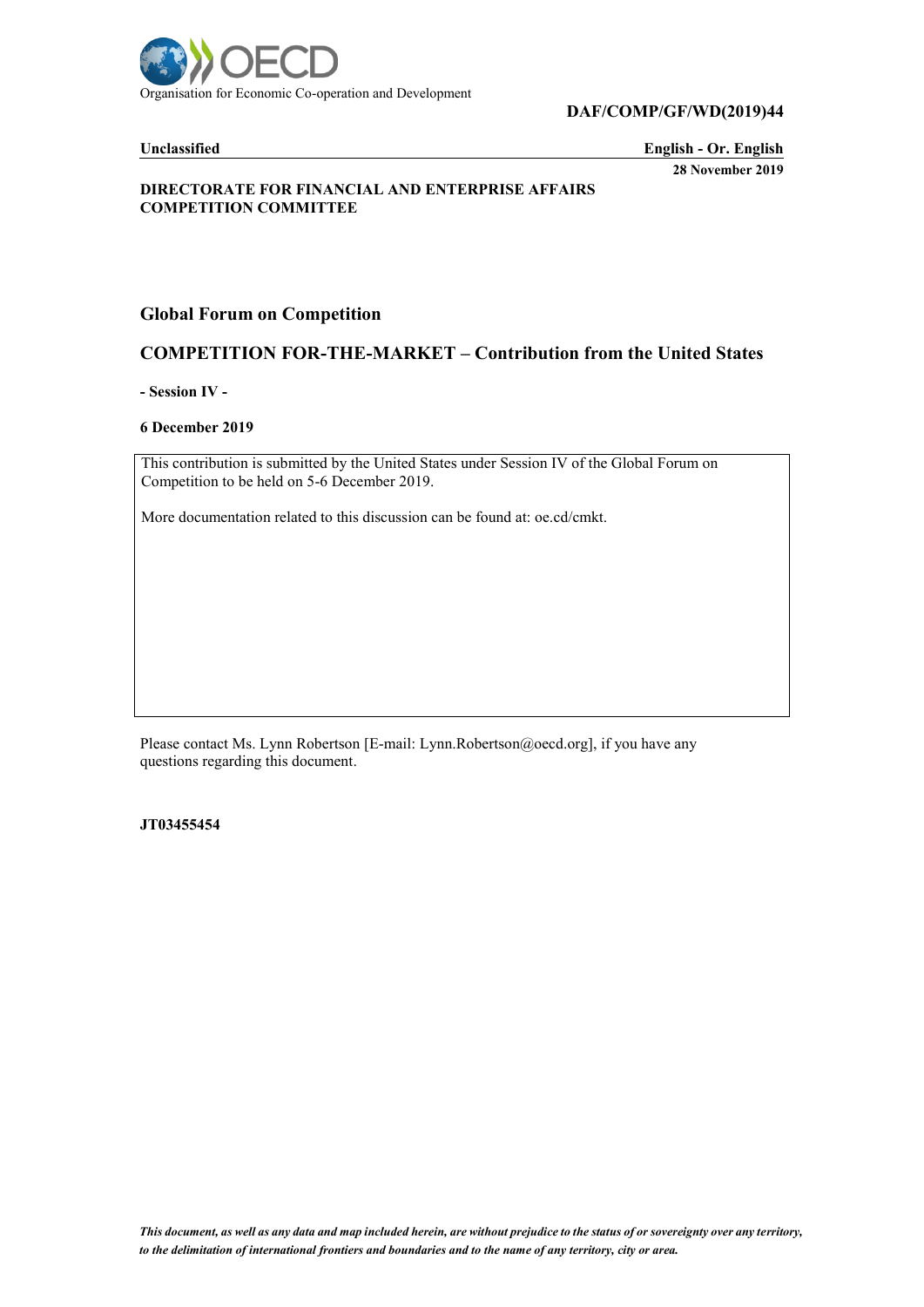# *Competition for-the-market*

#### **– Contribution from the United States –**

#### **1. Introduction**

1. The Roundtable on "Competition-for-the-Market" has identified four categories where firms compete not for market share but instead to serve an entire market: (a) natural "monopolies" involving large economies of scale, (b) publicly-funded "monopolies" for services which would not otherwise be meaningfully provided to the market, (c) legallyprotected "monopolies" such as those involving intellectual property designed to incentivize innovation, and (d) platform "monopolies" such as digital platforms with powerful direct or cross-platform network effects that generate increasing value from scale or scope. The U.S. Antitrust Agencies recognize that firms can compete for the market in scenarios that are not covered by these four categories. The OECD background note states that it will leave platform markets "for a future discussion."<sup>1</sup> Because the OECD requests comment on only three of these four categories, we limit our views to those three categories, and do not address other scenarios in which competition for the market can occur. The U.S. Antitrust Agencies also provide a note of caution, elaborated upon further below, that the term "monopoly" should only be applied after an analysis of a relevant market. For example, intellectual property rights do not necessarily result in market power.

2. This submission illustrates, with examples from U.S. experience in enforcement and advocacy, how general competition principles can inform an appropriate evaluation of mergers, firm conduct, and government interventions in these categories of competition for the market. Under general principles, competition laws should not condemn "growth or development as a consequence of a superior product, business acumen, or historic accident."<sup>2</sup> Rather, the experience of the U.S. Antitrust Agencies and economic learning teaches that the potential for monopolies to be achieved in this manner creates important dynamic incentives for firms to promote economic welfare and improve the price and quality of the goods and services they offer through competition. Instead, the U.S. antitrust laws prohibit firms from taking anticompetitive actions that foreclose competition or otherwise interfere with the competitive process.

3. A concern, though, is that once established a monopolist may exercise its market power without the continual discipline of the market to innovate and improve the quality and lower the cost of goods and services it offers. Competition principles can be useful to assess whether this concern applies in a particular context, to what degree, and what additional policy response may be appropriate—if any—given the available tradeoffs and alternatives.

<sup>&</sup>lt;sup>1</sup> Background Note by the OECD Secretariat on Competition for-the-Market ¶ 39 (Oct. 22, 2019).

<sup>2</sup> United States v. Grinnell Corp., 384 U.S. 563, 571 (1966).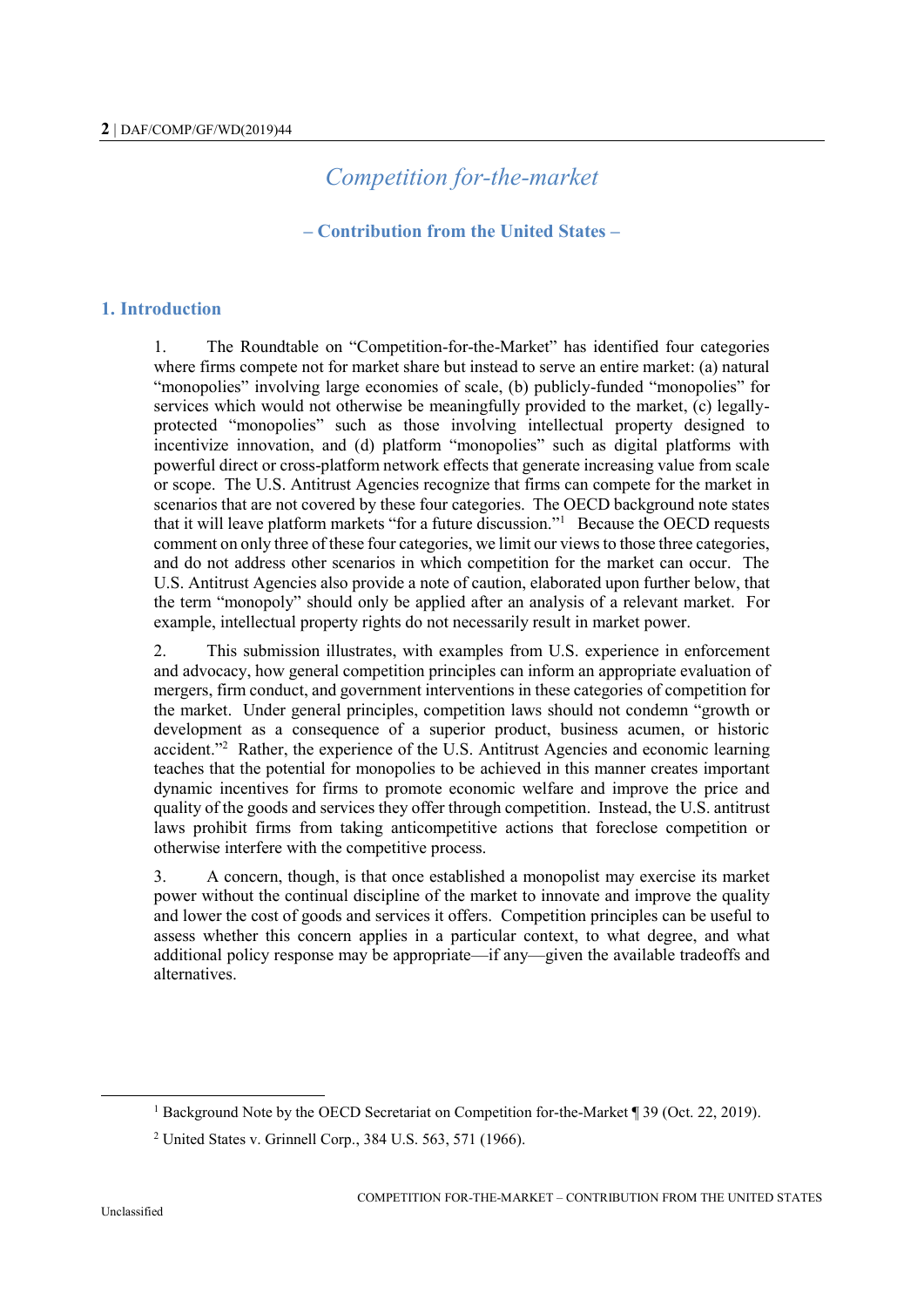#### **2. Natural "Monopolies"**

l

4. Natural "monopolies" occur in markets characterized by substantial economies of scale and scope relative to consumer demand. Under these conditions, it may be most efficient to have one firm supply the market. This does not mean there is no role for competition. As U.S. courts have stated, "competition for a natural monopoly can be just as beneficial to consumers as competition within an ordinary market."<sup>3</sup>

5. Antitrust enforcement must then take this competition into consideration, and the U.S. Antitrust Agencies are vigilant in their review of mergers and potentially anticompetitive conduct in such industries, including electric transmission and natural gas pipeline construction. For example, a merger of the likely number one and number two bidders to build electric transmission projects may raise concerns about possible unilateral effects, and the merger of two of a small number of bidders may raise concerns under a coordinated effects theory. Likewise, unlawful exclusionary conduct by an incumbent natural monopolist can harm consumers, for example, by excluding rivals seeking to introduce a superior technology that may displace the monopolist's product or open the market for competition.

6. In addition, U.S. experience has found that competition in markets traditionally characterized as natural monopolies can be introduced or increased, sometimes with support from appropriate policies. The electric grid, which traditionally has been described as a natural monopoly, is illustrative. 4 In recent decades, the U.S Federal Energy Regulatory Commission ("FERC") has been facilitating competition in wholesale electricity markets and in transmission development. One FERC order, for example, unbundled wholesale generation and transmission services to provide competitive electricity generators with non-discriminatory access to the electricity grid.<sup>5</sup> Another FERC order encouraged the use of independent system operators or regional transmission organizations to coordinate planning, operation, and use of regional and interregional transmission systems in competitive markets for wholesale power.<sup>6</sup> In a third example, FERC facilitated competition to propose and develop electric transmission projects by requiring that transmission lines subject to regional cost allocation be awarded based on an evaluation and comparison of competing proposals and by removing federal rights of first refusal previously granted to local incumbents.<sup>7</sup>

<sup>3</sup> S.C. Pub. Serv. Auth. v. FERC, 762 F.3d 41, 68–69 (D.C. Cir. 2014) (quoting III PHILLIP E. AREEDA & HERBERT HOVENKAMP, ANTITRUST LAW § 658b3 (3d ed. 2008)).

<sup>4</sup> *E.g.*, Background Note by the OECD Secretariat on Competition for-the-Market ¶ 17 (Oct. 22, 2019).

<sup>5</sup> Promoting Wholesale Competition Through Open Access Non-Discriminatory Transmission Services by Public Utilities, 61 Fed. Reg. 21,540, at 21,552 (Apr. 24, 1996).

<sup>6</sup> Regional Transmission Organizations, 65 Fed. Reg. 810, at 811 (Dec. 20, 1999).

<sup>&</sup>lt;sup>7</sup> Transmission Planning & Cost Allocation by Transmission Owning & Operating Pub. Utils., 136 FERC ¶ 61,051, at PP 313, 321, 326, 328, 330, 336 (2011) [hereinafter Order 1000].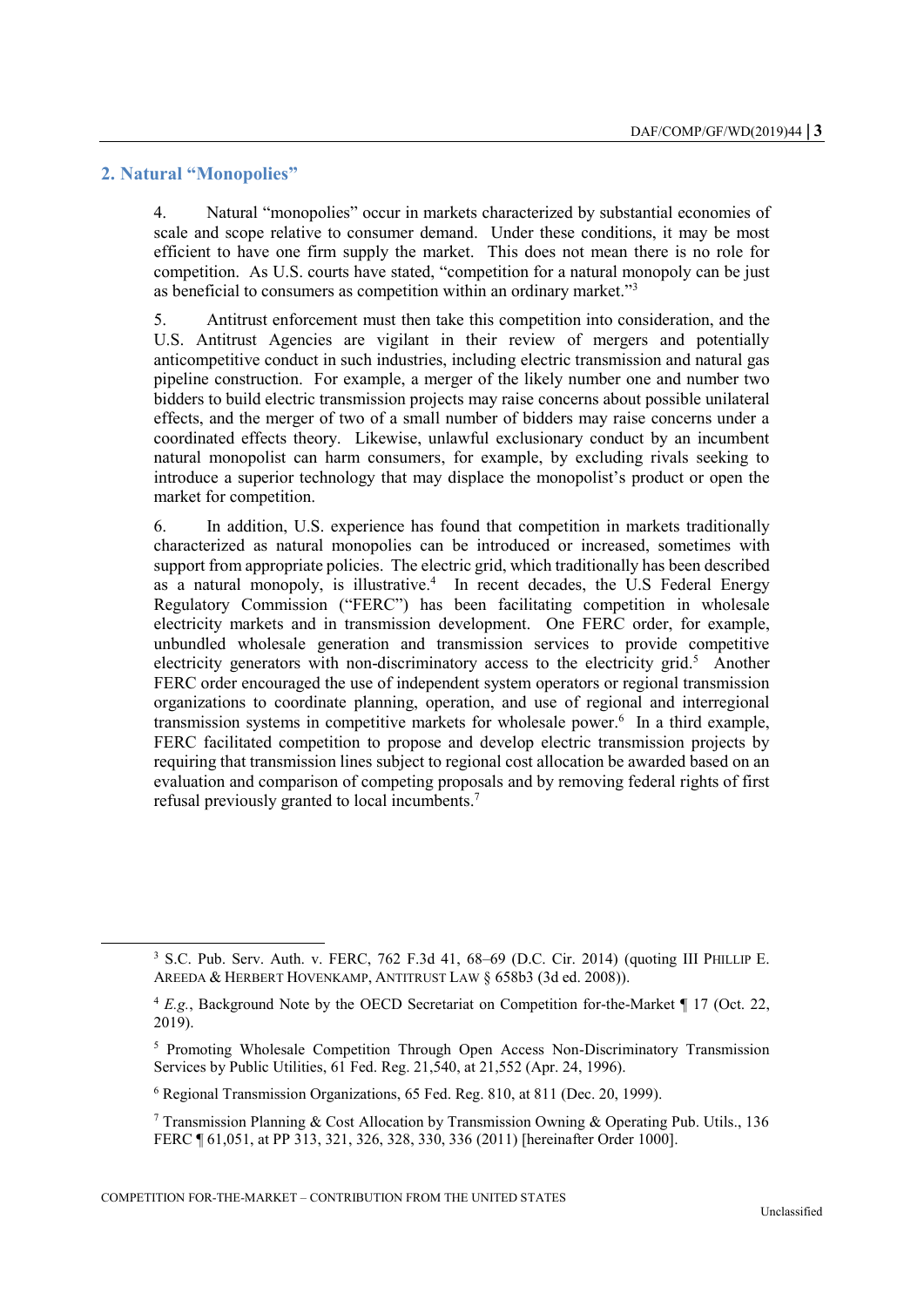7. The U.S. Antitrust Agencies have advocated for these market reforms because of their expected benefits to competition and consumers.<sup>8</sup> For example, the agencies recognized that with declining economies of scale in wholesale generation technology, nondiscriminatory access and competition in wholesale generation could facilitate greater use of low-cost resources, increased entry, and reduced exercise of market power.<sup>9</sup> In addition, competition to develop electric transmission can produce important benefits because local utility monopolies that might own higher-priced generation may not always have incentives to develop transmission that connects downstream consumers to a competitor's lower-priced generation that might displace the local utility's own generation.<sup>10</sup> Likewise, the agencies have discouraged state laws that might thwart these competitive benefits.<sup>11</sup>

8. These reforms also affect antitrust enforcement. Ordinarily, the merger of two natural monopolies would tend not to raise competitive concerns because the two firms would not compete in the same market. But where there is competition in U.S. electricity markets today, the antitrust laws will work to protect competition in wholesale generation and transmission development from anticompetitive conduct and mergers.

## **3. Publicly Funded "Monopolies"**

9. When public funding is a major revenue source for a good or service, a public policy question is how that funding affects provision of the good. Examples may include research and development of pharmaceuticals to treat extremely rare medical conditions (orphan drugs), procurement of defense-related goods and services, or universal service obligations as may exist in industries like healthcare or telecommunications.

https://www.ftc.gov/sites/default/files/documents/advocacy\_documents/ftc-comment-federalenergy-regulatory-commission-concerning-transmission-planning-and-cost.rm10-23- 000/100929transmissionplanning.pdf; Comments of the U.S. Dep't of Just., FERC Docket No. RM99-2-00 (Aug. 23, 1999), https://www.justice.gov/atr/comments-us-department-justice-0; Comments of the U.S. Dep't of Justice, FERC Docket Nos. RM95-8-000 & RM94-7-001 (Aug. 7, 1995), https://www.justice.gov/sites/default/files/atr/legacy/2000/08/03/ferc2.txt; Reply Comments of the U.S. Dep't of Just., FERC Docket No. RM94-20-0000 (Apr. 3, 1995), https://www.justice.gov/atr/reply-comments-us-department-justice.

<sup>9</sup> *See, e.g.*, FTC STAFF REPORT, COMPETITION AND CONSUMER PROTECTION PERSPECTIVES ON ELECTRIC POWER REGULATORY REFORM (Jul. 2000), https://www.ftc.gov/system/files/documents/reports/competition-consumer-protectionperspectives-electric-power-regulatory-reform/report\_electric\_power\_reform.pdf.

<sup>10</sup> *See* Order 1000 at P 254.

<sup>8</sup> *See, e.g.*, Comment of the Fed. Trade Comm'n at 11, 136 FERC ¶ 61,051 (Sept. 29, 2010) (No. RM10-23-000),

<sup>11</sup> *See, e.g.*, Statement of Interest on Behalf of the United States, NextEra v. Walker, No. 1:19-cv-00626 (W.D. Tex. Sept. 20, 2019) (No. 17-cv-04490), https://www.justice.gov/atr/casedocument/file/1204436/download; Letter from Daniel Haar, Acting Chief, Competition Pol'y & Advoc. Sec., Antitrust Division to Rep. Travis Clardy, Tex. House of Reps. (Apr. 19, 2019), https://www.justice.gov/atr/page/file/1155881/download; Brief for the United States of America as Amicus Curiae in Support of Neither Party, Vacatur, and Remand, LSP Transmission Holdings, LLC v. Lange, No. 18-2559 (8th Cir. Oct. 19, 2018), https://www.justice.gov/atr/casedocument/file/1102866/download.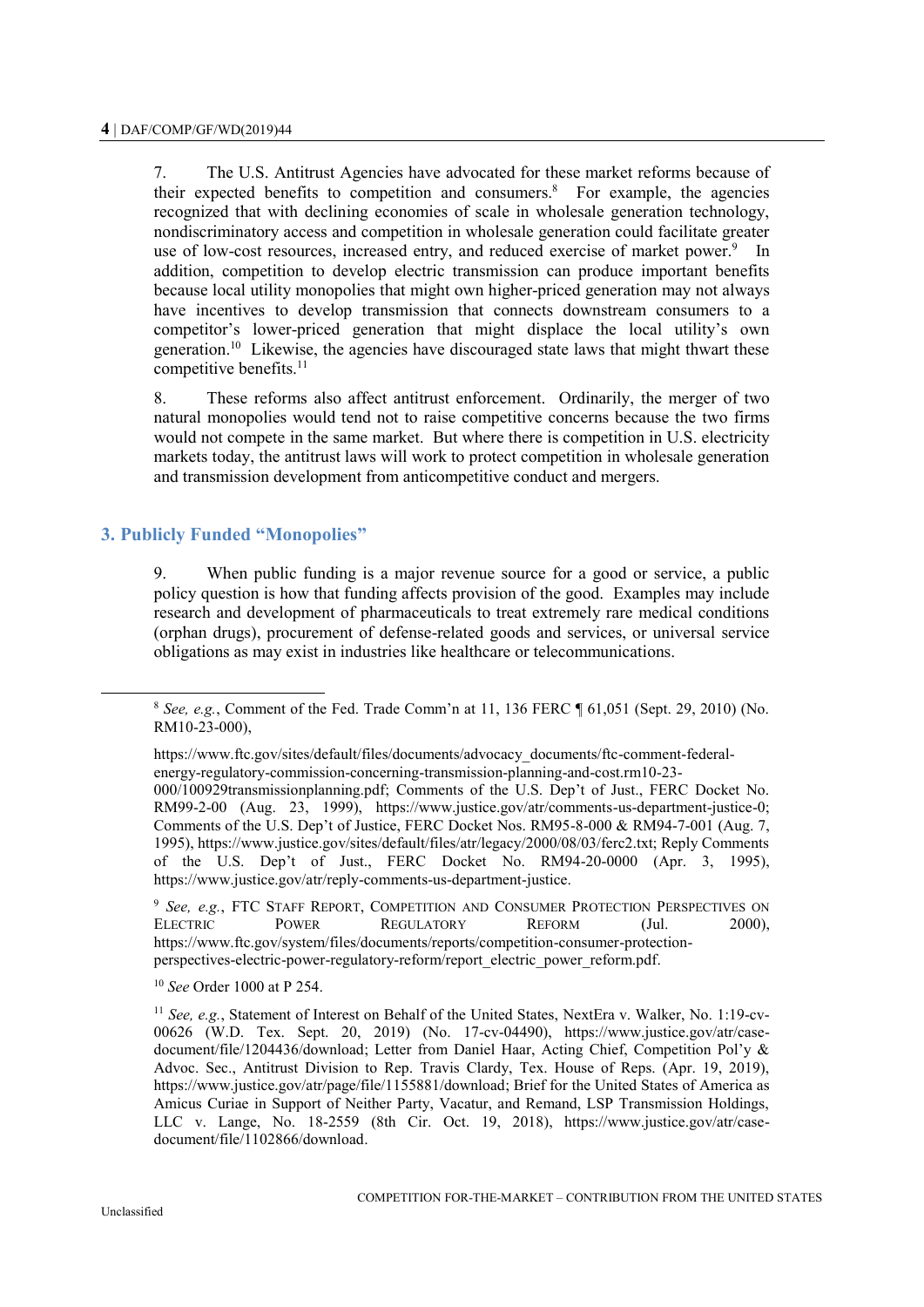10. In such circumstances, the government may face several choices. For example, the government could have a make-or-buy decision: to directly provide the service or produce a product where it would "perform[] both internal [e.g., cost-minimization] and external [e.g., price setting] control" or it could rely on "a private regulated firm, [where] ownership belongs to the private sector" and where "the government contents itself with external control and the shareholders exercise internal control."<sup>12</sup> The economic literature identifies tradeoffs between these two organizational forms, including principal-agent problems, transaction costs associated with contracting, and challenges aligning incentives to rein in costs and improve quality. For example, a recent empirical study looked at make-or-buy decisions across many U.S. cities and found that services whose performance contracts are hard to write and administer tend to be provided internally by cities; this pattern is especially pronounced for large cities.<sup>13</sup>

11. If the government chooses to contract for a good or service, competition principles can help inform some of the decisions facing the government. A well-designed competitive bidding process to be the contractor often can produce meaningful benefits in terms of price and quality. This can include competition for development, during development, for production, and during production. For example, a study of increased competition during development in a military acquisition found development time was reduced by 33 percent, development cost by 42 percent, and average per-unit costs by more than 50 percent, relative to a non-competitive procurement process.<sup>14</sup> As another example, a study of dual-sourcing during production of missiles found cost savings of approximately 20 percent.<sup>15</sup>

12. The government might also weigh the benefits of providing the contract to a single firm or multiple firms and for a short-term contract or a long-term contract. Competition for a long-term contract for a single firm may be leveraged and intensify competition for greater concessions today but at the potential cost of less competition in the future. By contrast, a short-term contract may create more frequent opportunities for competition but potentially may induce higher transaction costs or may reduce incentives for the winning firm to sink investments. Contracting with multiple firms may keep more competitors in the market but also may reduce the government's ability to take advantage of economies of scale. Many of these tradeoffs are relevant to an analysis of the efficiency arguments private firms make with respect to their own contracting decisions, including the use of exclusives. Of course, with greater use of competition for government outsourcing decisions, competition enforcement becomes vital to ensure that the government and the taxpaying public obtain the benefits of that competition.<sup>16</sup>

<sup>14</sup> Dominique Meyers, *Acquisition Reform-Inside the Silver Bullet*, 2002 ACQUISITION REV. Q. 312, 316–17.

<sup>15</sup> Thomas P. Lyon, *Does Dual Sourcing Lower Procurement Costs?*, 54 J.INDUS. ECON. 223 (2006).

<sup>&</sup>lt;sup>12</sup> JEAN-JACOUES LAFFONT & JEAN TIROLE, A THEORY OF INCENTIVES IN PROCUREMENT AND REGULATION 638–39 (1993).

<sup>13</sup> Jonathan Levin & Steven Tadelis, *Contracting for Government Services: Theory and Evidence from U.S. Cities*, 58 J. OF INDUS. ECON. 507, 535 (2010); *see generally also* JOHN HILKE, COMPETITION IN GOVERNMENT-FINANCED SERVICES (1992).

<sup>16</sup> *See* Press Release, Dep't of Justice, Justice Department Announces Procurement Collusion Strike Force: A Coordinated National Response to Combat Antitrust Crimes and Related Schemes in Government Procurement, Grant and Program Funding (Nov. 5, 2019), https://www.justice.gov/opa/pr/justice-department-announces-procurement-collusion-strike-forcecoordinated-national-response.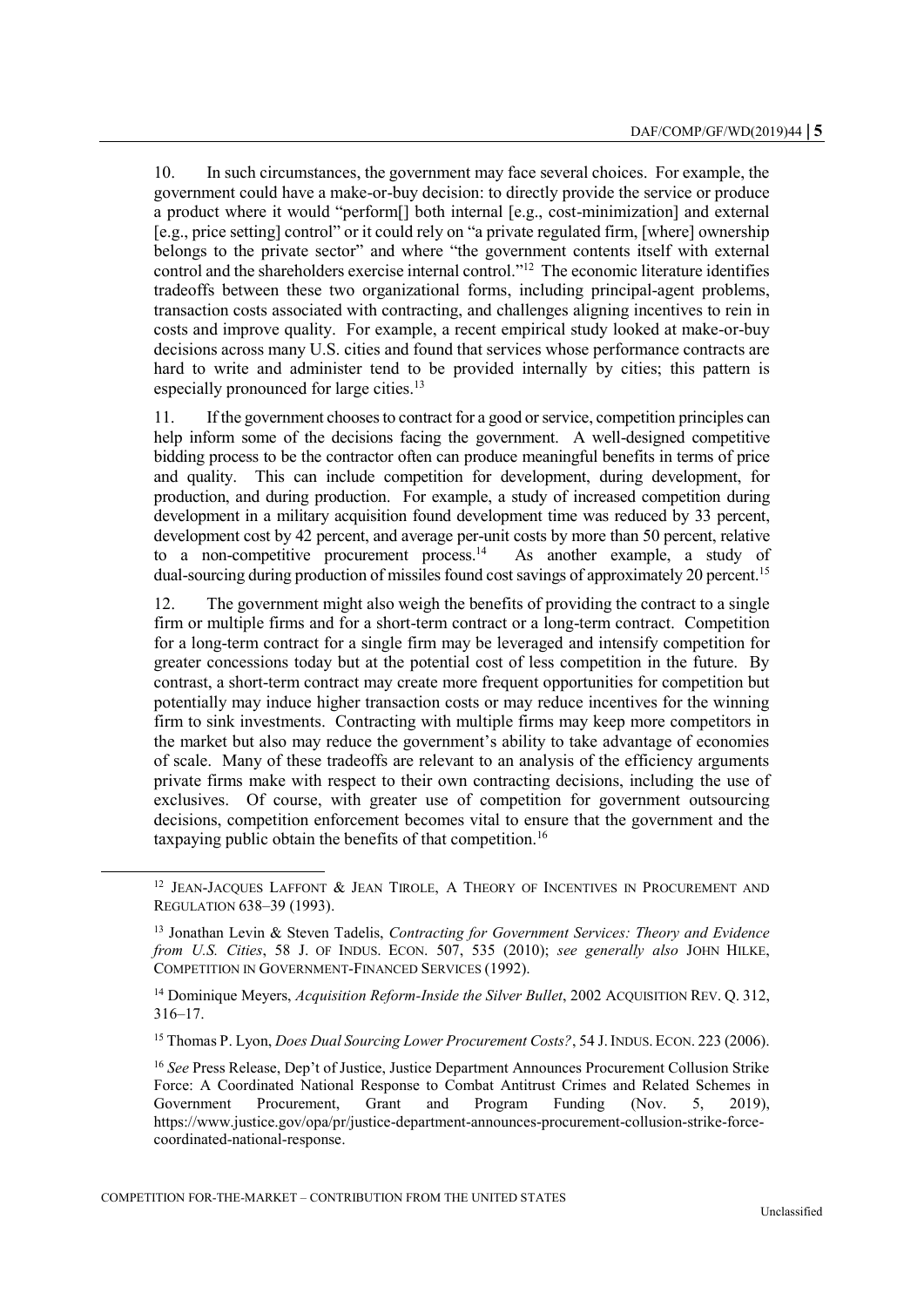# **4. Legally-Protected "Monopolies" Involving Intellectual Property**

13. For markets involving intellectual property rights, the U.S. DOJ-FTC Antitrust Guidelines for the Licensing of Intellectual Property note that "the Agencies apply the same analysis to conduct involving intellectual property as to conduct involving other forms of property, taking into account the specific characteristics of a particular property right."<sup>17</sup> Under general principles, when defining a market, competition law should "focus<sup>[]</sup> solely on demand substitution factors."<sup>18</sup> Consequently, patents do not necessarily create a monopoly. Alternative substitute technologies (patented or unpatented) may already compete with a patented technology to be used in a specific product, feature, or service. Thus, the original grant of intellectual property rights may be narrower than the whole market initially. Moreover, substitute innovations may develop over time. Lastly, demand for substitutes and customer tastes may evolve over time. As a result, "the Agencies do not presume that intellectual property creates market power in the antitrust context."<sup>19</sup> The potential lack of market power is important when evaluating whether to challenge an acquisition or conduct involving IP rights. In evaluating any conduct involving IP rights for competition concerns, the U.S. Antitrust Agencies are also mindful that "the aims and objectives of patent and antitrust laws . . . are actually complementary, as both are aimed at encouraging innovation, industry and competition."<sup>20</sup>

14. Moreover, when evaluating whether an IP owner might use IP rights as part of an unlawful exercise of market power, the Antitrust Agencies apply the rule of reason with "a focus on the actual or likely effects of an arrangement, not on its formal terms,"<sup>21</sup> and urge close consideration of which market raises concerns. In general, IP rights may involve three kinds of markets: goods markets, technology markets, and research and development markets.<sup>22</sup> The U.S. Antitrust Agencies also consider efficiency justifications, including the potential benefits of combining complementary assets, and are mindful that IP licensing "is generally procompetitive."<sup>23</sup> Because IP licensing arrangements often promote innovation and enhance competition, the U.S. Antitrust Agencies make use of safety zones.<sup>24</sup> As with other forms of private property, certain types of conduct with respect to intellectual property may have anticompetitive effects against which the antitrust laws can and do protect. The exercise of intellectual property rights is neither particularly free from scrutiny under the antitrust laws, nor particularly suspect under them.

<sup>21</sup> IP LICENSING GUIDELINES, *supra* note 19, at 7 (2017).

<sup>&</sup>lt;sup>17</sup> DEP'T OF JUSTICE & FED. TRADE COMM'N, ANTITRUST GUIDELINES FOR THE LICENSING OF INTELLECTUAL PROPERTY 2 (2017), https://www.justice.gov/atr/IPguidelines/download [hereinafter IP LICENSING GUIDELINES].

<sup>&</sup>lt;sup>18</sup>DEP'T OF JUSTICE & FED. TRADE COMM'N, HORIZONTAL MERGER GUIDELINES  $§$  4 (2010).

<sup>19</sup> IP LICENSING GUIDELINES, *supra* note 19, at 2 (2017).

<sup>20</sup> Atari Games Corp. v. Nintendo of Am., Inc., 897 F.2d 1572, 1576 (Fed. Cir. 1990); *see also*  Intergraph Corp. v. Intel Corp., 195 F.3d 1346, 1362 (Fed. Cir. 1999) ("The patent and antitrust laws are complementary, the patent system serving to encourage invention and the bringing of new products to market by adjusting investment-based risk, and the antitrust laws serving to foster industrial competition.").

<sup>22</sup> *See generally id.* at 8–13.

<sup>23</sup> *Id.* at 2.

<sup>24</sup> *See generally id.* at 24-26.